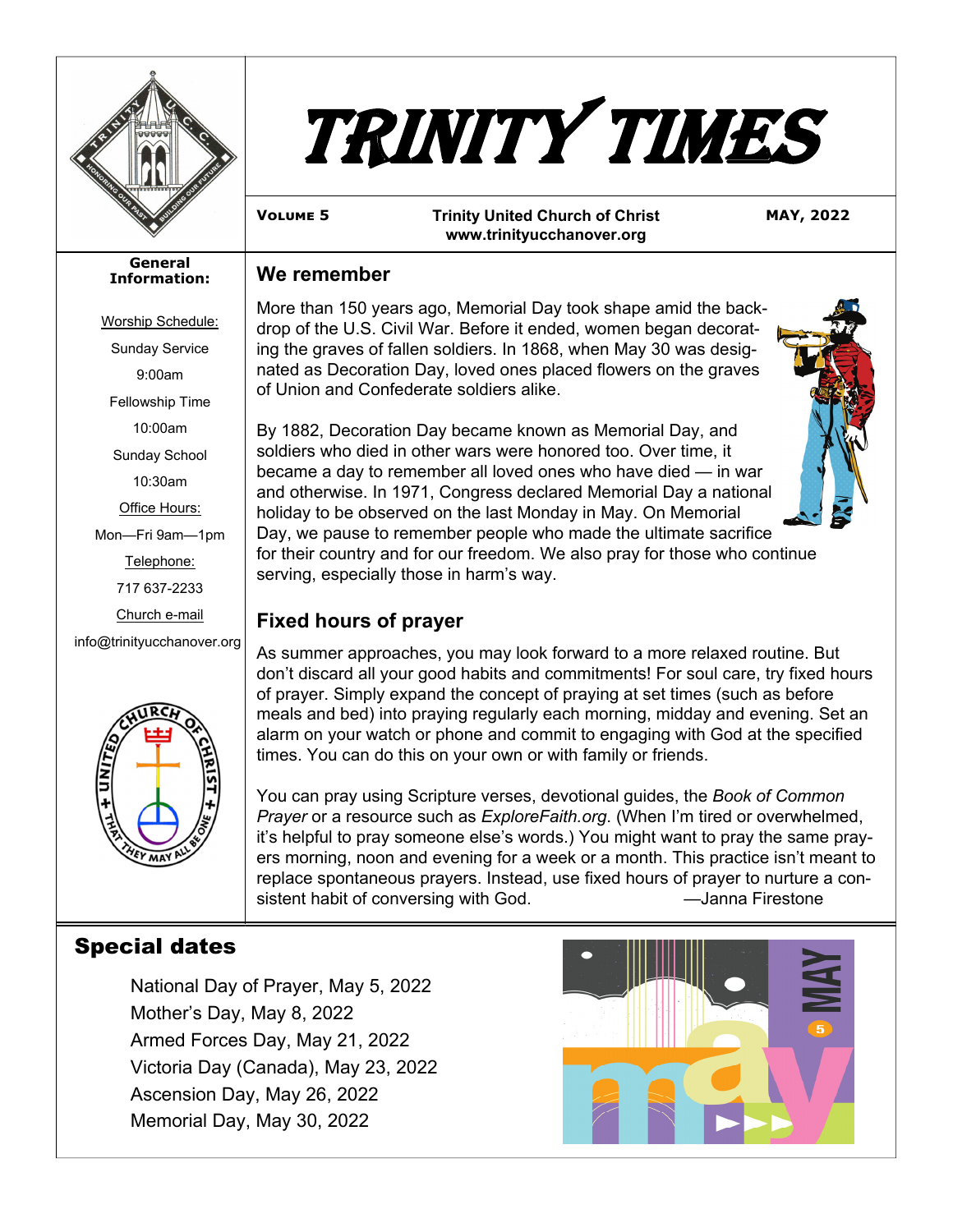### **PAGE 2**

### *Finding New Ways to Serve our Neighbors in Need*

Dear Friends:

 I encountered a very interesting article in a recent edition of "Christian Century" magazine (April 6, 2022, p 16). The title: "In two years, the UCC has paid off \$100 million in Americans' medical debt." My initial thought was: that can't be right. Is this a typo? I am aware of how financially stressed churches are in general, and that stress flows upward to the denomination as a whole.

 But some of our churches have found a very powerful and effective form of advocacy for families saddled with more medical debt than they can afford to pay. More than two years ago, the UCC was among the first to donate toward a non-profit called "RIP Medical Debt" and its "A Nation that Cares" campaign to raise \$5 million dollars to relieve roughly \$500 million in medical debt across the country. How is that possible?

 Apparently, this non-profit, that formed in 2014, purchases portfolios of medical debt from healthcare providers and from the secondary debt market at an average of \$1 for \$100 of medical debt. Those providers sell the debt at pennies on the dollar to recoup some of that cost of unpaid bills. Those who buy the debt continue to bill people for it, and often this creates a debt spiral from which people cannot extricate themselves. And often these are unscrupulous operations. This has an impact on an individual's credit, ability to rent a home, etc.

 RIP Medical Debt instead abolishes the debt, with no tax consequences or strings attached for the recipient. The UCC was one of the first groups to donate to the campaign, and its donation so far is the largest. The denomination hopes that this will go beyond charity and become a form of advocacy for health-care reform and increase understanding of how medical debt impacts the lives of our citizens.



 The UCC's most recent medical debt purchase in Ohio abolished the medical debt of 10,757 households in 70 counties. The criteria qualifying debtors were those

earning less that two times the federal poverty level, in financial hardship or facing insolvency, with debts greater than assets. Again, the goal was not charity, but rather an initiative to tackle economic injustice, and to advocate for the poorest of the poor. They deserve health care, just as providers deserve payment for services rendered.

 This is a small fix for a very large problem of spiraling health costs and shrinking profit margins for our hospitals and providers. For instance, many of our small hospitals are closing due to insolvency. And correspondingly, there are gaps in health care coverage for many Americans, if they can afford health insurance at all. But I was encouraged to hear of a creative solution instead of just ignoring what seems like an intractable problem. And I was so pleased and proud of my denomination and its leadership in this initiative. I hope you also feel pride. May we continue to search for ways to love and serve our neighbors, as our Lord commands us.

See you in church,

*Pastor Kim*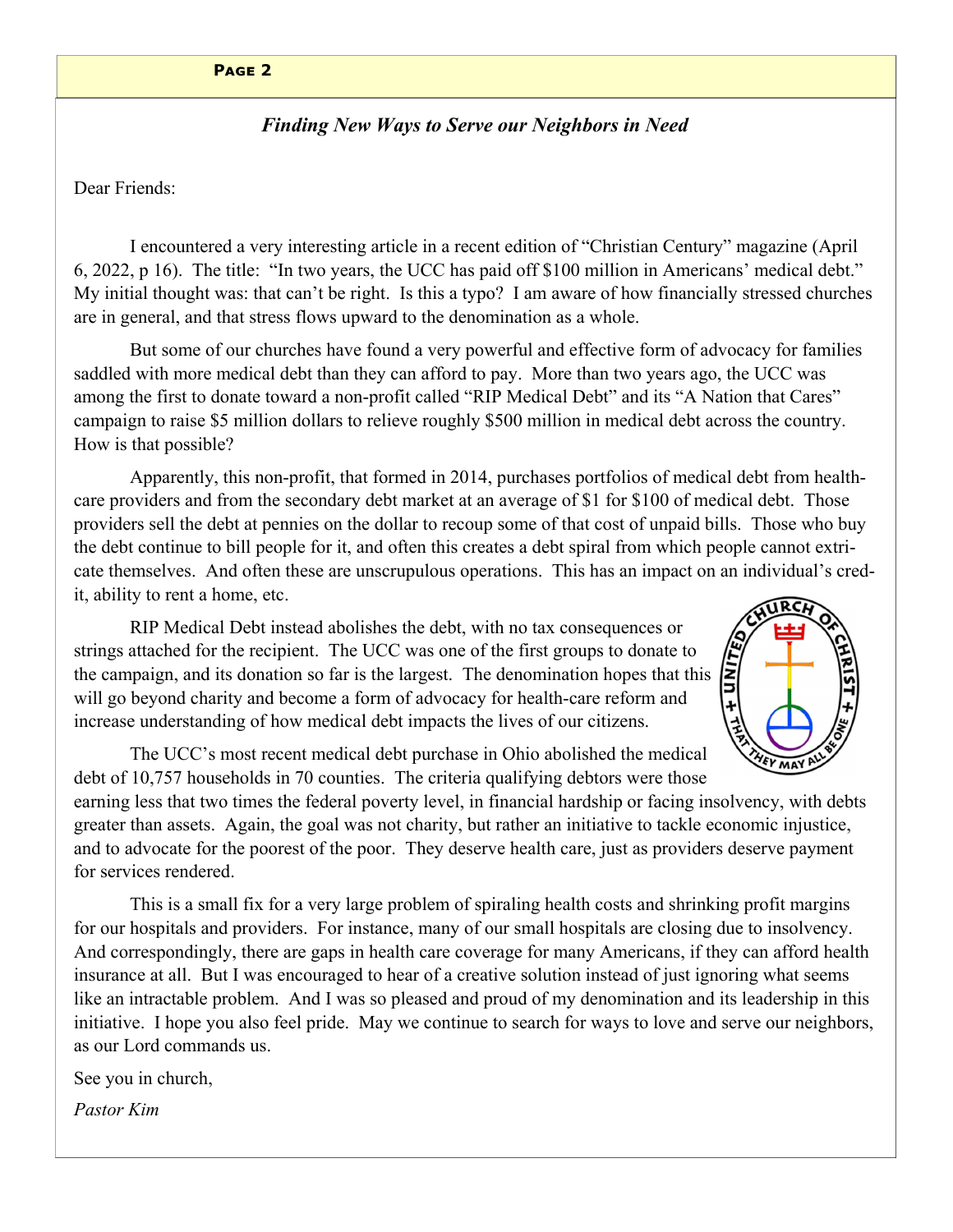

| Day | <b>Name</b>                  | Yrs. | Day | <b>Name</b>                  | Yrs. |
|-----|------------------------------|------|-----|------------------------------|------|
| 3   | Adam and Sara Weaver         | 14   | 17  | Sally and Donald Hoover      | 37   |
| 6   | Stephanie and Scott Markle   | 33   | 18  | Tammie and Don Knight        | 31   |
| 8   | Jacquelyn and Byron Thoman   | 35   | 21  | Melanie and Russell Berwager | 39   |
| 13  | Kellie and Jim Musselman     | 27   | 26  | Jean and Greg Yiengst        | 49   |
| 13  | Jennifer and Bryant McCusker | 22   | 29  | Sharon and Scott Fuhrman     | 40   |
| 15  | Kathy and Andy Hansford      | 51   | 30  | Rachel and Andrew Betlyon    | 13   |

**Note:** *If your anniversary was omitted, please contact the office to update your records.* 

### **Thank you to the Trinity soup makers!**

 We would like to thank the soup maker group. All who helped to make the delicious chicken & rice soup, all who helped store the soup, and those who delivered the soup. It was the most wonderful meals at a much-needed time, made by inspiration from heaven and delivered by an angel. Thank you so much. It was such a boost in starting my recovery process.

> Love to all, Gail & (Bill) Stelger



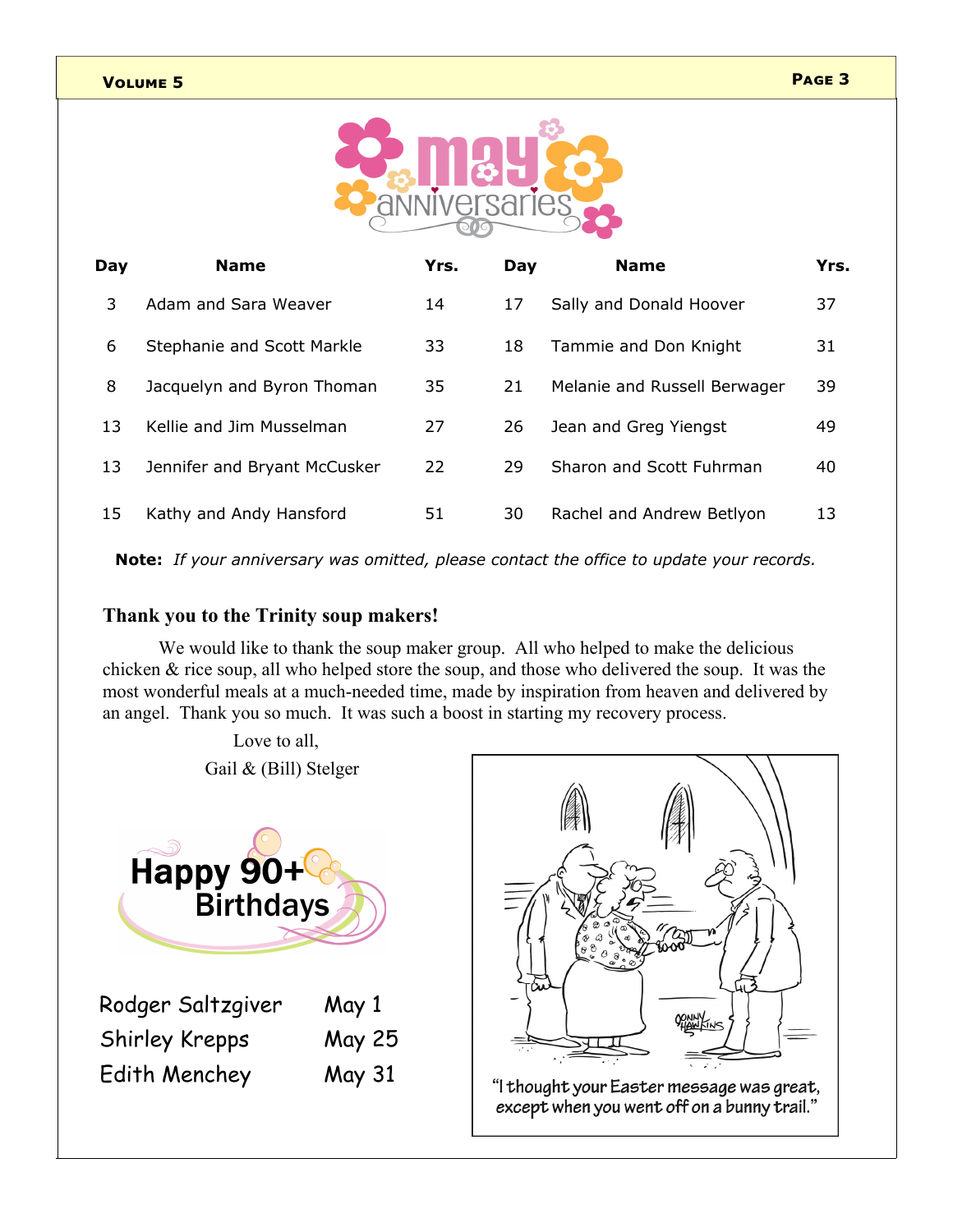### **PAGE 4 TRINITY TIMES**



Are you having trouble with the high cost of heating your home or paying for your groceries, medications, and daily living expenses? If so, the Century Trust Fund may be able to help. Assistance from the Century Trust Fund is available to members of Trinity who may be in need of financial aid to remain in their own homes, retirement homes, or nursing homes provided certain criteria are met. Applicants must be members of Trinity Church for at least five (5) years, at least 62 years of age, and must show reasonable proof of financial need. You can pick up an application in the church office or contact the pastor. All applications are strictly confidential.

### **Ukraine Emergency Relief**

Trinity's Mission and Outreach Team is conducting a fund drive for Ukraine emergency relief. UCC support is being targeted to people most in need, working through humanitarian relief partners who have experience in the region. Gifts made to UCC Ukraine Relief Fund will provide food, shelter and other care to war refugees and internally displaced people. Let us unite in prayer, action, and giving in this extraordinary crisis. Please make checks payable to *Trinity UCC* and note *Ukraine Relief* in the memo portion of your check. Your check can be mailed to: Trinity UCC, 116 York St., Hanover PA 17331. If making a cash donation, a jar can be found in the narthex or church office. The Mission & Outreach team thanks you for your donation.

## **Sheely-Hicks Endowed Scholarship**

The Sheely-Hicks Endowed Scholarship is for young adults who are affiliated with Trinity UCC in Hanover, PA. Some restrictions apply. The restrictions are as follows:

\*The scholarship is to be used in the following disciplines: music, languages, nursing, religion, Christian education, philosophy, economics and related majors, and political science.

\*The scholarship is to be granted to Trinity affiliated young adults for attendance at accredited liberal arts and science undergraduate colleges or theology schools.

\*The applicant must demonstrate financial need (FAFSA).

\*The applicant must hold a high school or prep school rank in the upper 1/3 of the class and maintain a minimum GPA of 2.5.

*Applications are available in the church office or by email*